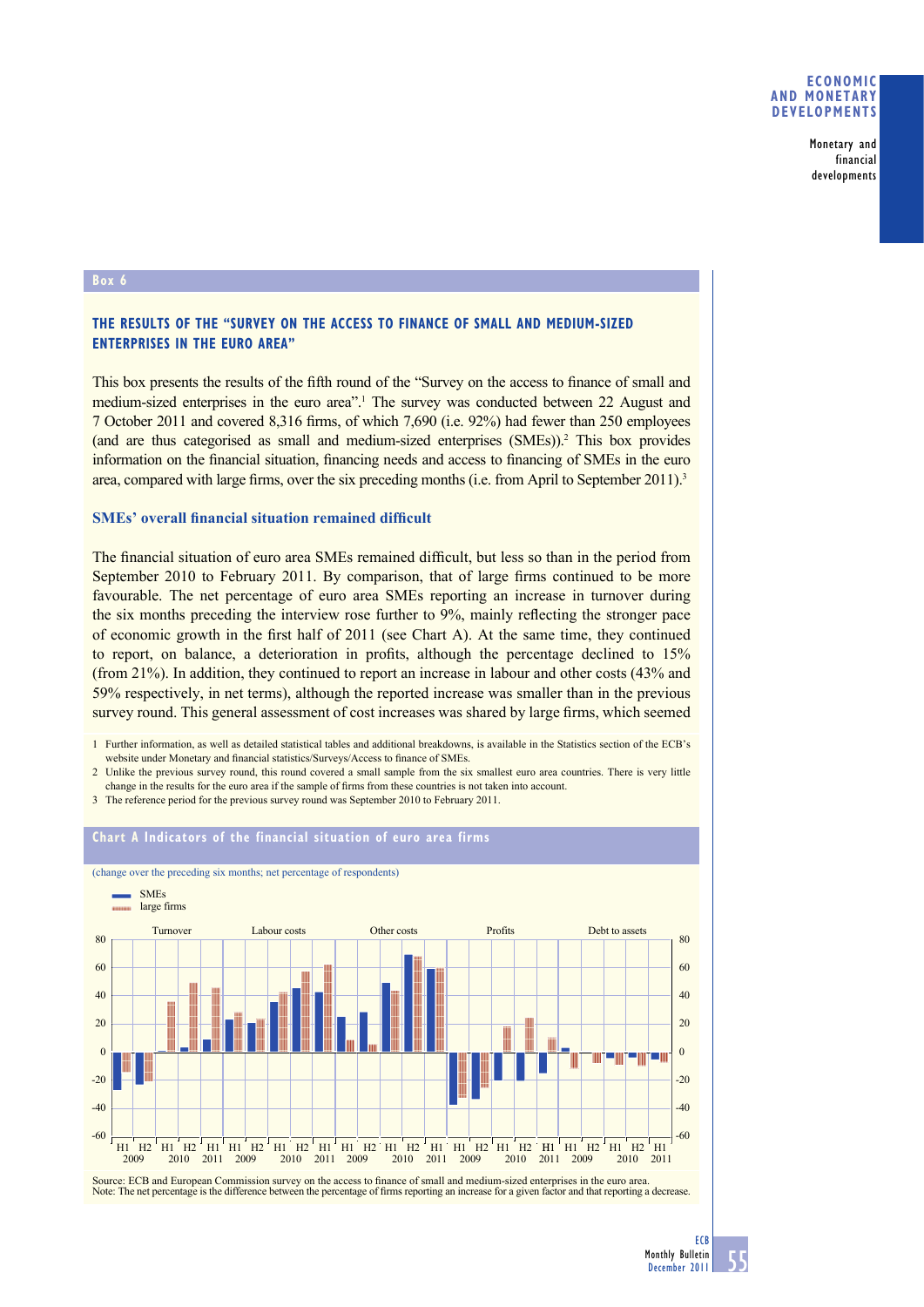to be more affected by increases in labour costs. In most cases, however, their overall financial situation appeared to be stronger than that of SMEs. On balance, they continued to report an increase in profits, albeit a smaller one than in the previous survey round  $(10\%$ , compared with 25%), as well as an increase in turnover (45%, down from 49%).

The net percentage of euro area SMEs reporting a slight further decline in their leverage (defined as the ratio of debt to assets) rose slightly to  $6\%$ , from  $4\%$  in the survey for the second half of 2010. This was due to the ongoing need of SMEs to deleverage from the overall high levels of debt, in an environment of increased sensitivity towards credit risks and overall debt sustainability. At the same time, the net percentage of large firms reporting that their leverage had declined over the preceding six months fell to 7%, from 10% in the previous survey round.

### **External financing needs of euro area SMEs continued to increase, but less so than in the previous survey round**

Compared with the previous survey round, euro area SMEs reported, on balance, virtually no change in their need for bank loans (5%, compared with 6%; see Chart B). With regard to their need for bank overdrafts and credit lines, they continued to signal a net increase, albeit a smaller one compared with the previous round (10%, down from 12%), while in terms of their need for trade credit, there was little change, on balance, from the previous round. By contrast, a higher percentage of large firms reported an increase in their need for external financing. This percentage was also higher than in the previous survey round. In particular, their need for bank loans rose



**Chart B External financing needs of** 

Source: ECB and European Commission survey on the access to finance of small and medium-sized enterprises in the euro area. Notes: The net percentage is the difference between the percentage of firms reporting an increase in financing needs and that reporting a decrease. Data for bank overdrafts (which also cover credit lines and credit cards) are not available for the first two rounds of the survey

to  $6\%$  (compared with  $1\%$ ), trade credit to 9% (up from 7%) and bank overdrafts to 7% (up from  $-1\%$ ).

With regard to the factors affecting SMEs' external financing needs, there was also little change from the last survey round, with fixed investment, as well as inventories and working capital, contributing to a slight increase in financing needs. By contrast, the increase in the financing needs of large firms was attributable more to inventories and working capital than to fixed investment.

## **Availability of external financing deteriorated between April and September 2011**

The survey results show that access to sources of external financing, in particular bank loans, continued to deteriorate, with SMEs reporting a further decline in the net availability of bank loans (14%, compared with 9% in the previous survey round; see Chart C). As regards other sources of external financing, such as trade

56 ECB Monthly Bulletin December 2011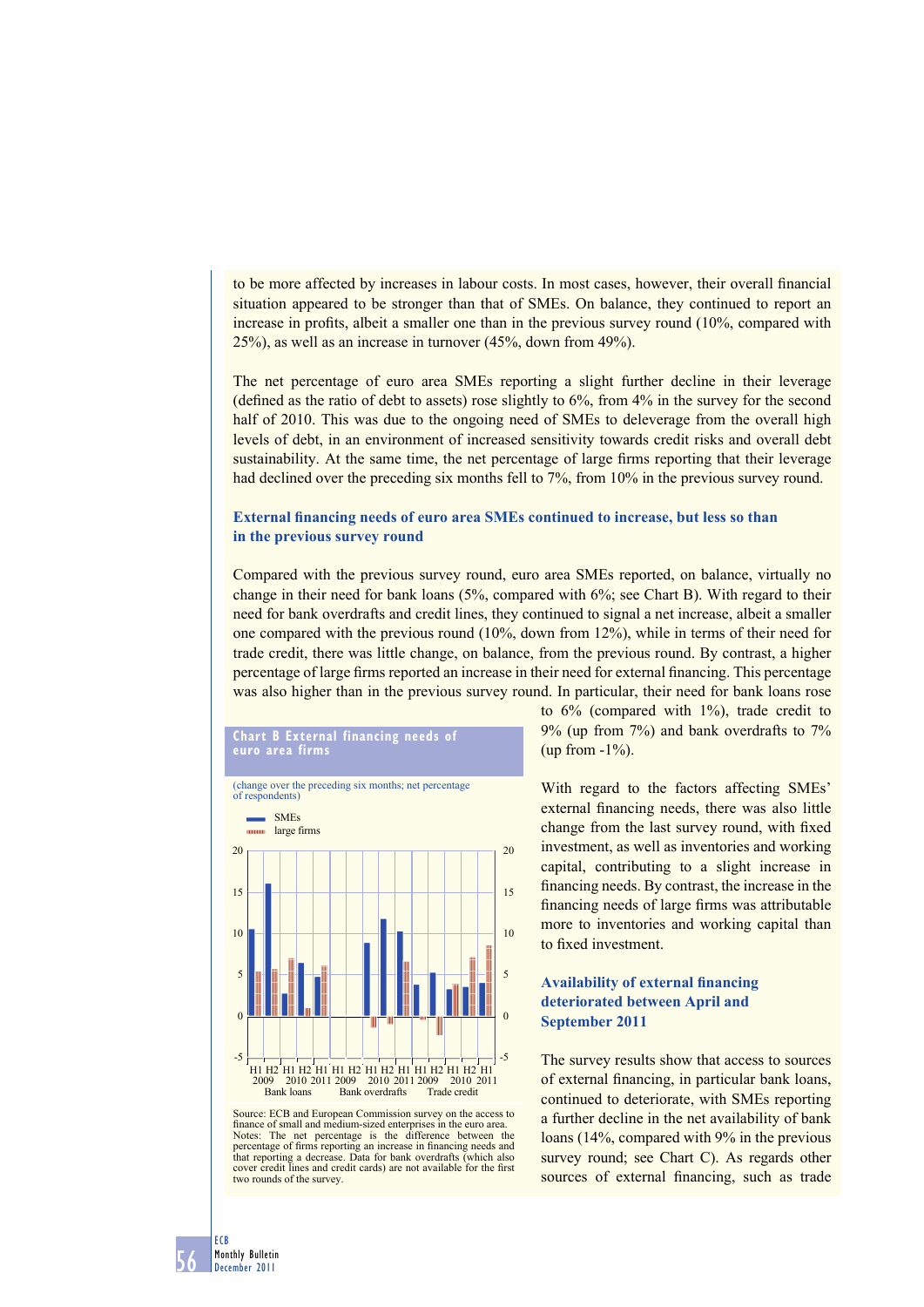### **ECONOMIC AND MONETARY DEVELOPMENTS**

Monetary and financial developments

credit, SMEs did not indicate a further deterioration in availability. By contrast, euro area large firms reported a more pronounced reduction in the availability of bank loans (from  $6\%$  to  $-10\%$  in net terms).

With regard to the terms and conditions of financing loans, SMEs reported an increase in lending rates and "other costs of financing", and generally perceived the increases in non-price terms and conditions (i.e. collateral requirements, covenants and other guarantees) to be smaller than for interest rates.

Overall, issues related to "access to finance" were cited by 16% of euro area SMEs and  $11\%$  of large firms as being their most pressing problem, unchanged from the previous survey round in both cases. 23% of SMEs reported "Finding customers" as being by far their most pressing problem, with only around 15% reporting either "Availability of skilled staff or experienced managers" or "Competitive pressure". The most pressing problem for large firms was "Finding customers", followed by the "Availability of skilled staff or experienced managers".

# **Bank loan applications were slightly less successful**

Between April and September 2011 22% of SMEs applied for a bank loan (down from 25% in the second half of 2010 and the lowest percentage since the beginning of the survey), while 51% (up from 46%) did not apply because they believed they had sufficient internal funds to cover their financing needs. The percentage of firms not applying for a loan for fear of rejection remained broadly stable at 6%. When asked about the actual success of their applications for bank loans, SMEs reported that there had basically been no change in the rejection rate (10%) from the previous survey round (see Chart D). In addition, the percentage of euro area SMEs reporting they had received the full amount they applied for decreased slightly to 63% (from 66% in the

#### **Chart C Availability of external financing for euro area firms**

(change over the preceding six months; net percentage of firms that had applied for external financing)



Source: ECB and European Commission survey on the access to finance of small and medium-sized enterprises in the euro area. Note: The net percentage is the difference between the percentage of firms reporting an increase in availability and that reporting a decrease.

#### **Chart D Outcome of loan applications by euro area firms**

(over the preceding six months; percentage of firms that had applied for bank loans)

don't know application rejected **CONTRACT** application granted but cost too high application granted in part application granted in full 100 100 mm 90 90  $80$  $80$ 70 70 60 60 50 50 40  $40$ 30 30 20  $20$ 10 10  $\theta$  $\overline{0}$  $\frac{1}{1000}$  H<sub>1</sub> H<sub>1</sub> H<sub>2</sub> H<sub>1</sub> H<sub>1</sub> H<sub>2</sub> H<sub>1</sub> H<sub>2</sub> H<sub>1</sub> H<sub>2</sub> H<sub>1</sub> H<sub>2</sub> H<sub>1</sub> H<sub>2</sub> H<sub>1</sub> H<sub>2</sub> H<sub>1</sub> H<sub>2</sub> H<sub>1</sub>  $\frac{2010}{\text{SMFs}}$  2011 Large firms

Source: ECB and European Commission survey on the access to finance of small and medium-sized enterprises in the euro area.